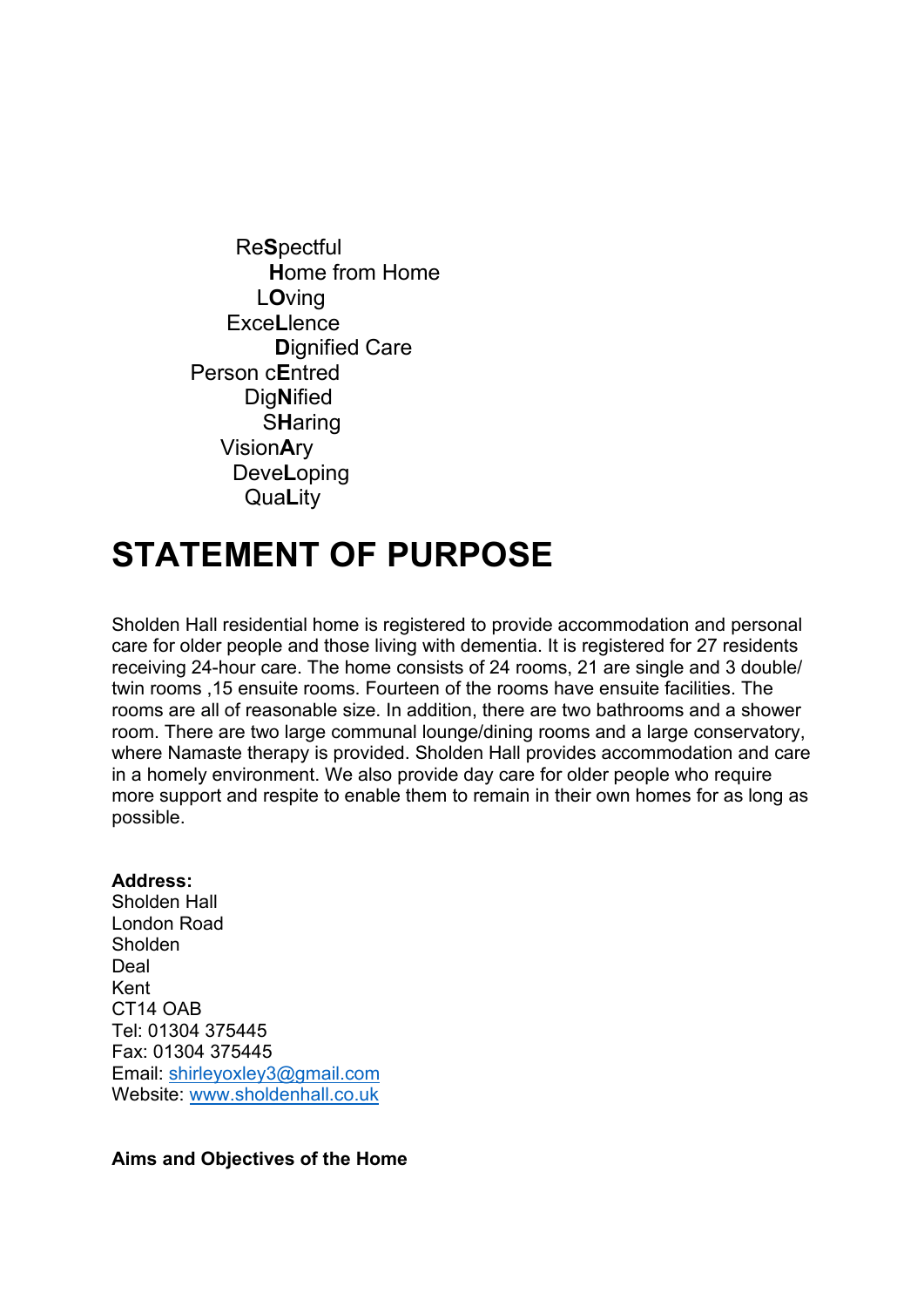It is the objective of Sholden Hall to provide all aspects of care, except nursing care to all of our residents to a high standard that is based on the assessed needs of the individual, creating a person-centred approach.

Residents will be always treated with respect and dignity. Care will be based on the following objectives:

• To deliver a service of the highest standards that will improve and sustain the resident's overall quality of life.

• To ensure that the care is delivered flexibly, attentively, and in a non-discriminatory fashion while respecting each resident's right to independence, privacy, dignity, fulfilment, and the right to make informed choices.

• To ensure that each resident's needs and values are respected in matters of religion, culture, race, ethnic origin, disability, and impairment.

• Focusing on a person-centred approach, enrichment, and selfhood

## **Key Values**

- Principles of Empowerment
- Anti-discriminatory
- Residents receive care that reflects the National Framework for Older People.
- Resident confidentiality
- Outcomes are measured through the audit process

## **Residents' Rights**

We place the rights of the residents at the forefront of our philosophy of care. We seek to advance these rights in all aspects of the environment and the services we provide and to encourage our residents to exercise their rights to the full.

## **Privacy**

We recognise that life in a communal setting and the need to accept help with personal tasks are inherently invasive of a resident's ability to enjoy the pleasure of being alone and undisturbed. We therefore strive to retain as much privacy as possible for our residents in the following ways:

• Giving help in intimate situations as discreetly as possible.

• Helping residents to furnish and equip their rooms in their own style and to use them as much as they wish for leisure, meals and entertaining.

• Offering a range of locations around the home for residents to be alone or with selected others.

• Providing locks on a resident's storage space.

• Guaranteeing residents' privacy when using the telephone, opening, and reading post and communicating with friends, relatives, or advisors.

• Ensuring the confidentiality of information, the home holds regarding residents pursuant to the GDPR.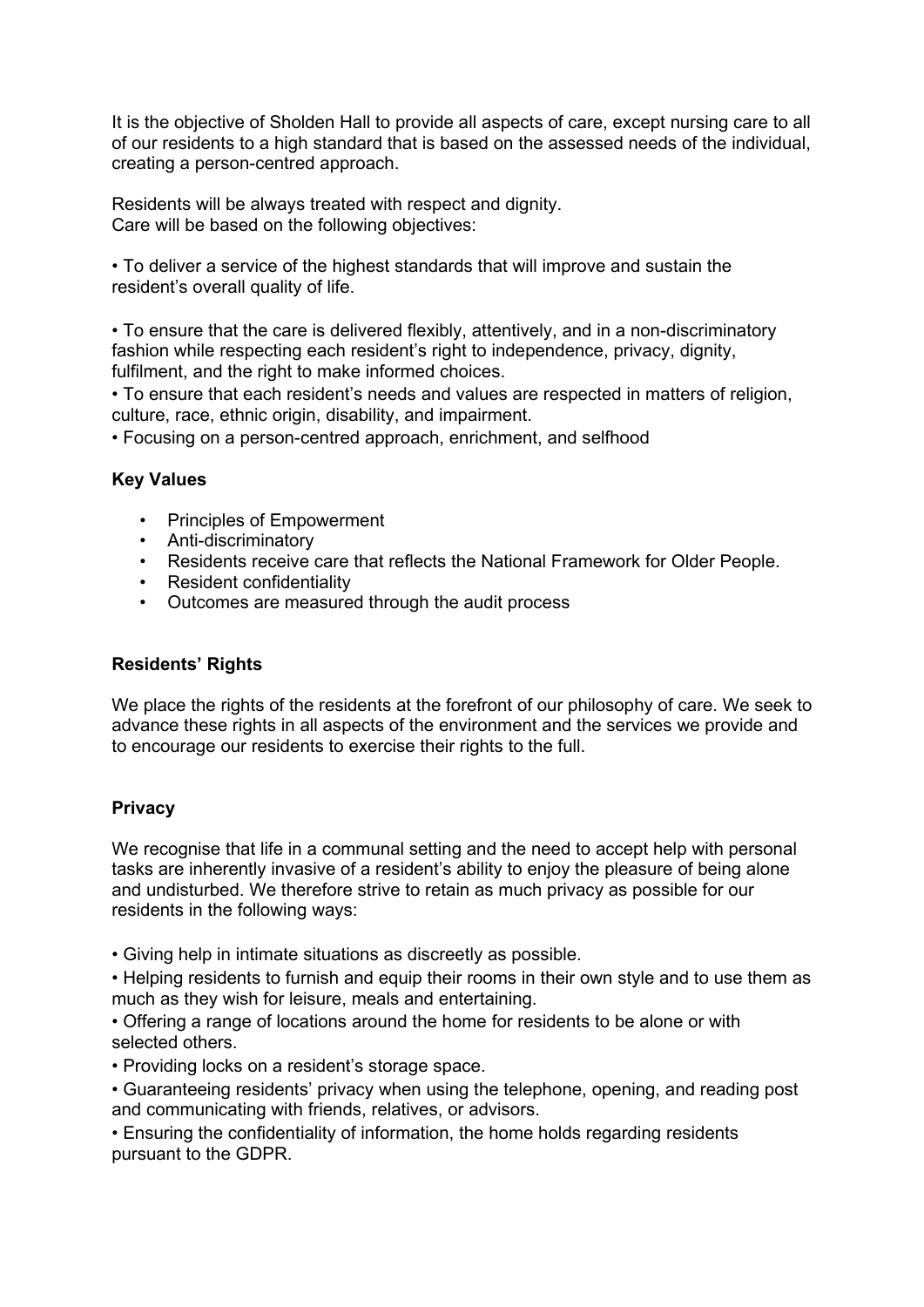# **Dignity**

Reducing independence quickly undermines dignity, so we try to preserve respect for our residents' intrinsic values in the following ways:

• Treating each resident as a special, valued, and unique individual.

• Helping residents to present themselves to others as they would wish through their own clothing, their personal appearance, and their behaviour in public.

• Offering a range of activities which enable each resident to express themselves as a unique individual.

• Tackling the stigma from which our residents may suffer through age, disability, or status.

• Compensating for the effects of disabilities which residents may experience on their communication, physical functioning, mobility, or appearance.

## **Independence**

We are aware that our residents have given up a good deal of their independence in entering a group living situation. We regard it as even more important to encourage our residents' remaining opportunities to think and act without reference to another person in the following ways:

• Providing as tactfully as possible human or technical assistance when it is needed.

• Maximising the abilities our residents retain for self-care, for independent interaction with others, and for carrying out the tasks of daily living unaided.

Promoting possibilities for residents to establish and retain contacts beyond the home.

• Using any form of restraint on residents only in situations of urgency when it is essential for their own safety or for the safety of others.

• Encouraging residents to access and contribute to the records of their own care.

## **Security**

We aim to provide an environment and structure of support which responds to the need for security in the following ways:

• Offering assistance with tasks and in situations that would otherwise be perilous for residents.

• Protecting residents from all forms of abuse and from all possible abusers.

• Providing readily accessible channels for dealing with complaints by residents.

• Creating an atmosphere in the home which residents experience as open, positive, and inclusive.

## **Civil Rights**

Having reduced independence and residing in the home can act to deprive our residents of their rights as citizens. We, therefore work to maintain our residents' place in society as fully participating and benefiting citizens in the following ways:

• Ensuring that residents have the opportunity to vote in elections and to brief themselves fully on the democratic options.

• Preserving for residents full and equal access to all elements of the National Health Service.

• Helping residents to claim all appropriate welfare benefits and social services.

• Assisting residents' access to public services such as libraries and lifelong learning.

• Facilitating residents in contributing to society through volunteering, helping each other and taking on roles involving responsibility within and beyond the home.

## **Choice**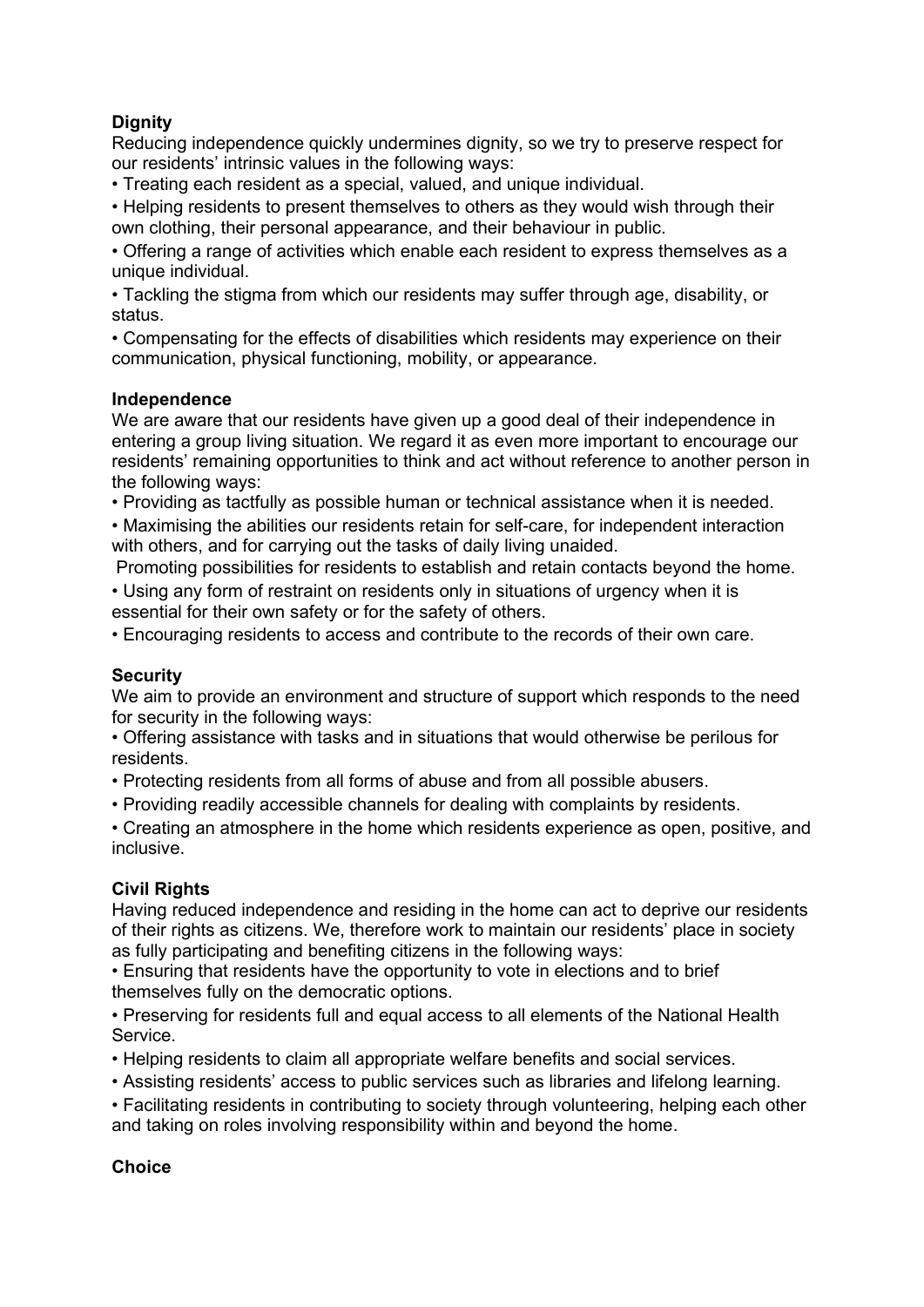We aim to help residents exercise the opportunity to select from a range of options in all aspects of their lives in the following ways:

• Providing choice of meals which enable residents as far as possible to decide for themselves where, when and with whom they consume food and drink of their choice.

• Offering residents, a wide range of leisure activities from which to choose.

• Enabling residents to manage their own time and not to be dictated to by a set of communal timetables.

- Avoiding wherever possible treating residents as a homogenous group.
- Respecting individual behaviour in residents

Retaining maximum flexibility in the routines of the daily life of the home.

• Giving clear explanations relating to individual service users' care, treatment and supporting options and choices.

• People who use our service will experience choice regarding the examination, care, treatment and support that they receive, unless it is identified through assessment under the Mental Capacity Act 2005 why that person may not have capacity to consent to direct care services offered.

## **Fulfilment**

We want to help our residents to realise personal aspirations and abilities in all aspects of their lives. We seek to assist this in the following ways:

• Informing ourselves as fully as each resident wishes about their individual histories and characteristics.

• Providing a range of leisure and recreational activities to suit the tastes and abilities of all residents, and to stimulate participation.

• Responding appropriately to the personal, intellectual, artistic and spiritual values and practices of each resident.

• Respecting our residents to maintain existing contacts and to make new liaisons, friendships and personal relationships if they wish.

• Attempting always to listen and attend promptly to any resident's desire to communicate at whatever level.

## **Diversity**

Diversity is a broader concept that builds upon the progress made through equal opportunities. Everyone is different and diversity is about recognising, respecting and valuing the differences we each bring to work, Sholden Hall strives to ensure that this is maintained at all times.

Equal opportunities and diversity work together by addressing the inequalities and barriers faced by people in under-represented groups and by valuing, learning and benefiting from the diverse cultures in society and our staff It is the home's policy that no service user will receive less favourable treatment or be disadvantaged by any circumstances, conditions or requirements that cannot be justified.

We aim to demonstrate that we welcome and celebrate the diversity of people in our community and in this home. We try to do this in the following ways.

• Positively communicating to our residents that their diverse backgrounds enhance their life within the care home.

- Respecting and providing for ethnic, cultural, and religious practices of residents.
- Outlawing negative discriminatory behaviour by staff and others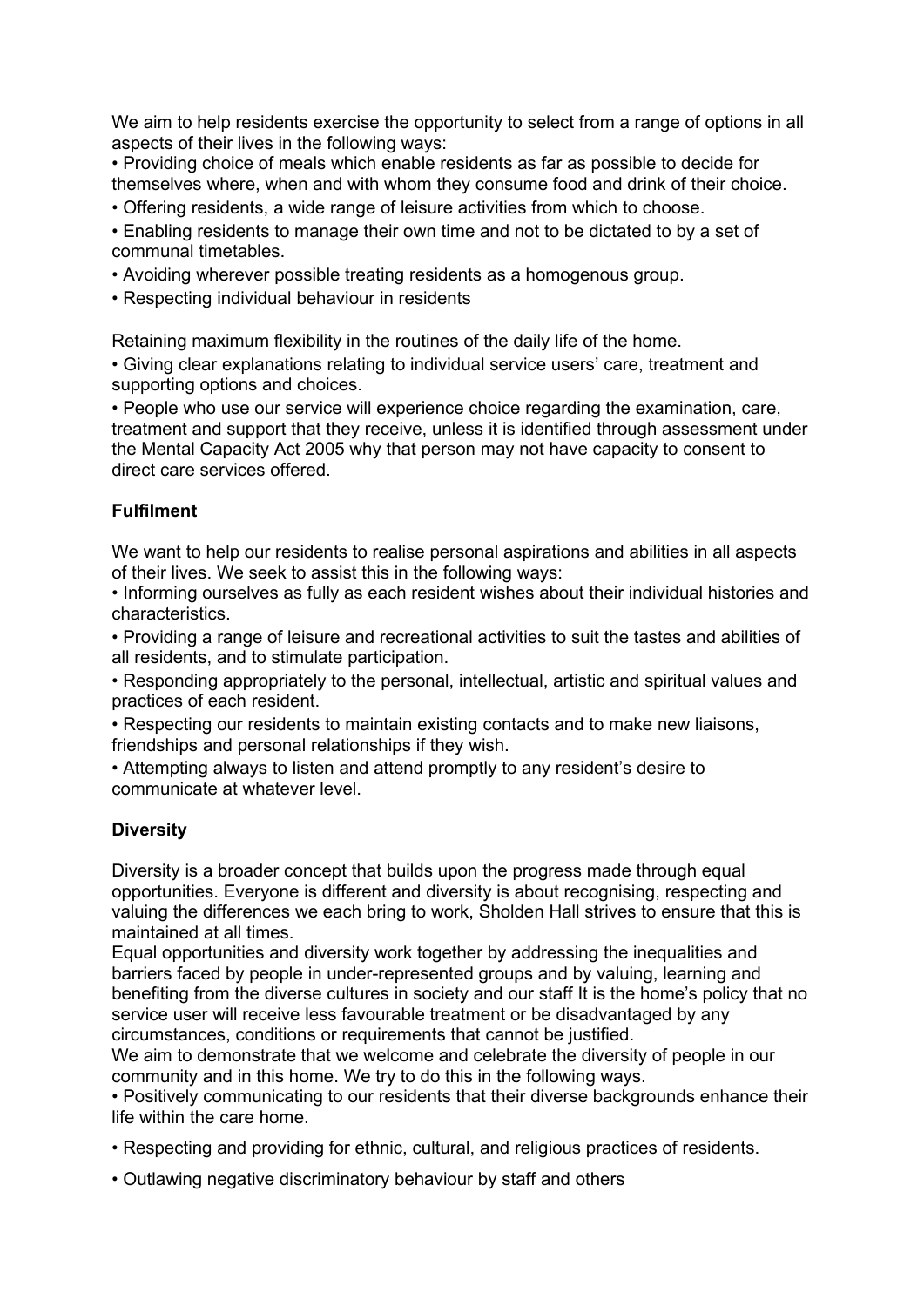• Accommodating individual differences without censure

Helping residents to celebrate events, anniversaries and festivals which are important to them.

## **Quality Care**

We wish to provide the highest quality of care, and to do this we give priority to a number of areas relating to the operation of the home and the services we provide.

## **Choice of Home**

We recognise that every prospective resident should have the opportunity to choose which care home suits their needs, abilities, and convenience. To facilitate that choice and to ensure that a prospective resident knows precisely what services we offer, we try to do the following.

• Provide detailed information on the home by publishing a statement of purpose and a detailed service user guide.

• Offer each prospective resident as much time as needed to feel they have made the right decision, by way off offering visits to the home which may include meals, overnight stays etc and a four-week trial period. The home will offer emergency admissions but only after a comprehensive assessment has been made with the professional input from multi agencies.

• Give each resident a statement of terms and conditions specifying the details of the relationship between the resident and the care home.

• Ensure that every prospective resident has their needs expertly assessed before a decision on admission is taken.

• Demonstrate to every person about to be admitted to the home that we are confident that we can meet their needs as assessed by the home manager or other qualified member of the team.

#### **Lifestyle**

It is clear that residents may require help in a range of aspects of their lives. To respond to the variety of needs and wishes of individual residents, we will do the following.

• Aim to provide a lifestyle for residents which satisfies their social, cultural, religious, and recreational interests and needs in order for the residents to experience a feeling of satisfaction, empowerment, enjoyment, fulfilment and happiness over their lives.

• Help residents to exercise choice and control over their lives.

• Provide meals which constitute a wholesome, appealing, and balanced diet in pleasing surroundings and at times of convenience to residents.

• Eradicating where safe and practical to do so, staff and environmental routines,

allowing residents living here freedom and enjoyment with no constraints on their normal lifestyles.

## **Fees**

All residents who are privately funded will be informed of the cost for their care prior to admission, all fees are to be paid by standing order into the Sholden Hall bank account. The provider will periodically review fees, usually on annual basis

The home is a preferred provider with Kent County Council and will admit KCC funded residents.

The home will not discriminate based on funding.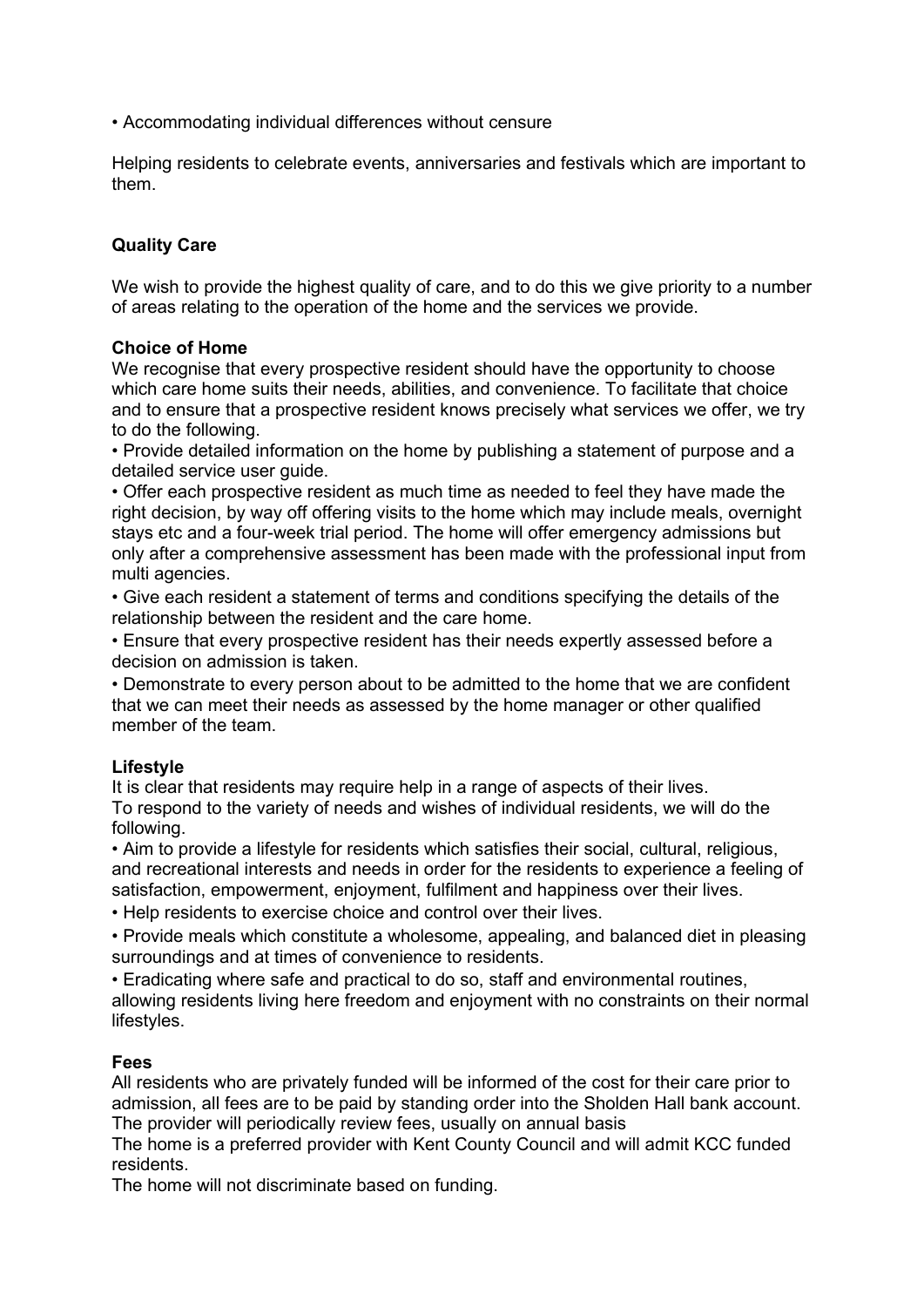## **Registration**

At present the home is dual registered to meet the needs of both older people and those with disorders such as dementia.

## **Concerns, Complaints & Protection**

Despite everything that we do to provide a secure environment, we know that residents may become dissatisfied from time to time and may even suffer abuse inside or outside of the care home. To tackle such problems, we will do the following.

• Provide and when necessary, operate a simple, clear and accessible complaints procedure

• Take all necessary action to protect residents' legal rights

• Make all possible efforts to protect residents from every form of abuse and from possible abusers

• Ensure that all staff have enhanced CRB checks, and a comprehensive application process is in place. All staff receive safeguarding adult training

#### **The Environment**

The physical environment of the home is designed for resident's convenience and comfort. In particular, we will do the following:

• Ensure that the building and grounds are maintained and are in safe condition

• Make detailed arrangements for the communal areas of the home to be safe and comfortable

• Supply toilet, washing and bathing facilities suitable for residents for whom we care for

• Arrange for specialist equipment to be available to maximise residents' independence

• Provide individual accommodation which meets the National Minimum Standards and the Health & Social Care Act

• See that residents have safe, comfortable bedrooms, with their own possessions around them and decorated to their choice.

• Ensure that the premises are kept clean, hygienic, and free from unpleasant odours, with systems in place to control the spread of infection.

## **Staffing**

We are aware that the home's staff will always play a very important role in our residents' welfare. To maximise this contribution, we will be doing the following. • Employ staff in sufficient numbers and with the relevant mix of skills to meet residents' needs

• Provide at all times an appropriate number of staff with qualifications in health & social care

• Observe recruitment policies and practices which both respect equal opportunities and protect residents' safety and welfare

• Offer our staff a range of training which is relevant to their induction, foundation experience and future development.

#### **Management and Administration**

We know that the leadership of the home is critical to all its operations. To provide leadership of the quality required, we will do:

• Always engage as registered manager a person who is qualified, competent, and experienced for the task

• Aim for a management approach which creates an open, positive, and inclusive atmosphere.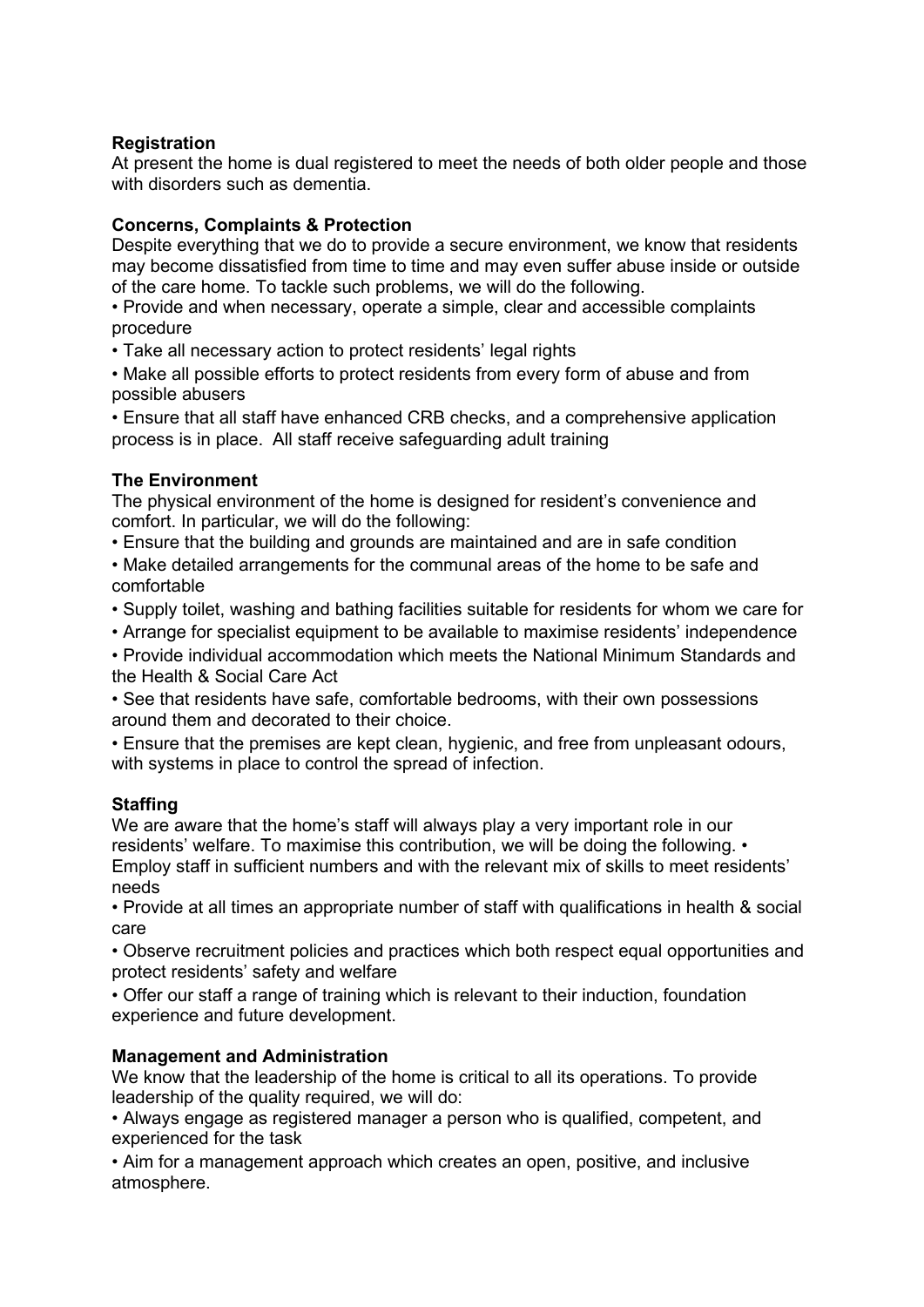- Install and operate effective quality assurance and quality monitoring systems.
- Work to accounting and financial procedures that safeguard resident's interests.
- Keep up-to-date and accurate records on all aspects of the home and its residents • Ensure that the health, safety and welfare of residents and staff are promoted and

#### **The Underpinning Elements**

A series of themes cut across and underpin the aims we have relating to the rights of residents and quality care.

#### **Focus on Residents**

protected.

We want everything we do in the care home to be driven by the needs, abilities, and aspirations of our residents, not by what staff want, management or any other group would desire. We recognise how easily this focus can slip and we will remain vigilant to ensure that the facilities, resources, polices, activities and services of the home remain resident-led and focused.

#### **Fitness of Purpose**

We are committed to achieving our stated aims and objectives and we welcome the scrutiny of our residents and their representatives.

#### **Comprehensiveness**

We aim to provide a total range of care, in collaboration with all appropriate agencies, to meet the overall personal and health care needs and preferences of our residents.

#### **Meeting assessed needs**

The care we provide is based on the thorough assessment of the needs and systematic, continuous planning of care for each resident in order to promote a person-centred approach

#### **Quality services**

We are aiming for a progressive improvement in the standards of training at all levels of our staff and management.

#### **Facilities and service**

#### THE HOME'S MANAGEMENT

The persons officially registered as carrying on the business of the home are Mrs. Stellamary Georgy and Mr. Georgy Jacob, who can be contacted via the home. The registered home manager is Mrs. Shirley Oxley who can also be contacted via the home.

#### THE MANAGEMENT QUALIFICATIONS AND EXPERIENCE

The relevant qualifications and experience of the nominated individual are as follows:

Registered Nurse 01/09/2004 to 05/06/2006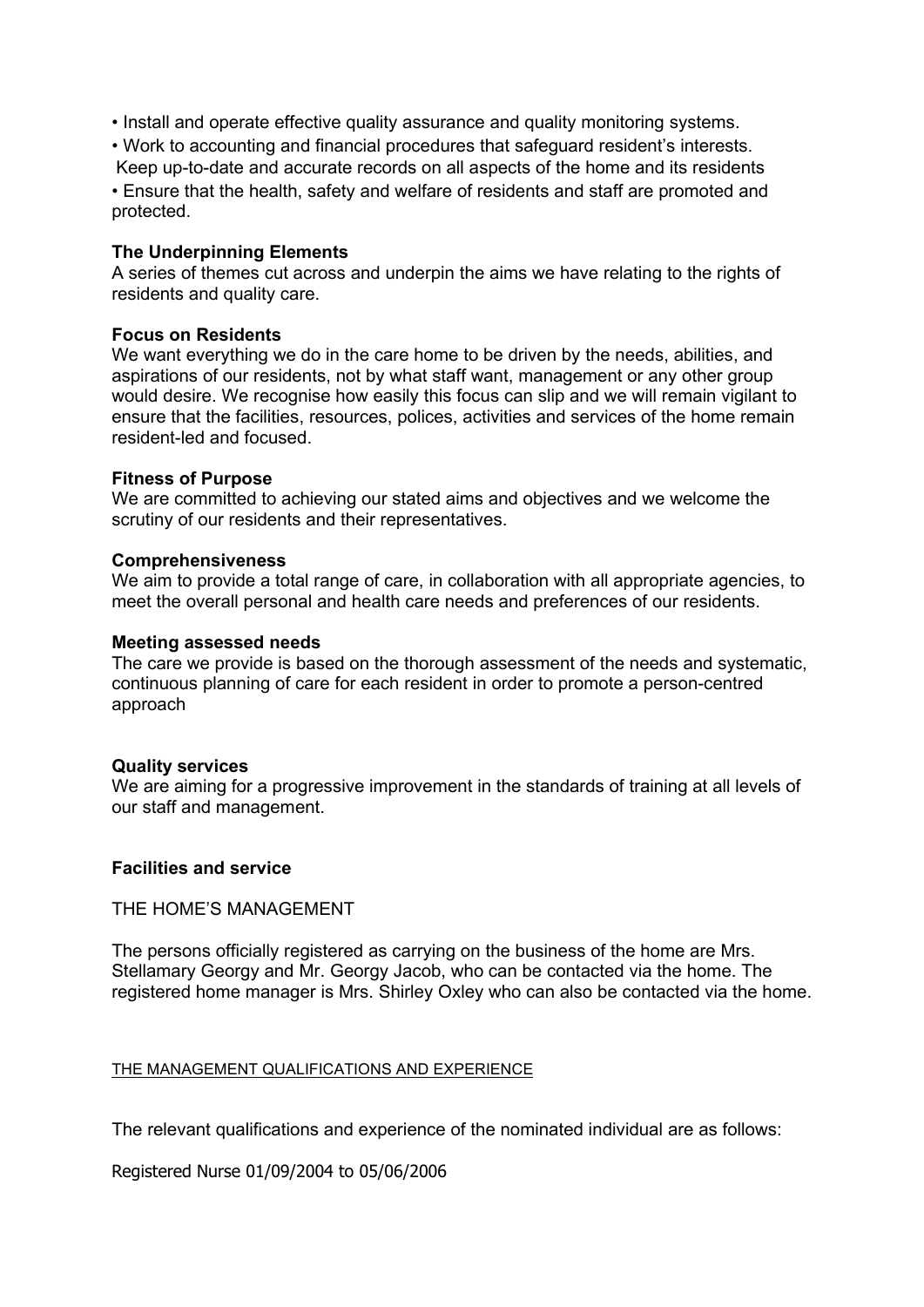Adaptation Nurse to Registered Nurse 13/08/2006 to 22/08/2007 Registered Nurse to Senior Nurse 24/08/2007 to 19/08/2016 Registered Nursing Home Manager (Sutton) 19/08/2016 to 4/06/2018 Registered Nursing Home Manager (Bromley) 1/07/2018 to current

# EDUCATION QUALIFICATIONS

Overseas Nurses Programme at University of Paisley 13/08/2006 TO 10/12/2006

Nursing and Midwifery 01.9.2001 - 31.08.2004. Shridevi School of Nursing, India.

Pre-University (Under Graduation) Sidhaganga College OF Arts and Science for Women, India .01.06.1999 - 09.06.2001

St Marys Girls High School, Gandhinagar, India -01.06.1994 - 31.05.1999 Matriculation (GCSE Equivalent). Subjects Studied: Science, Math's, Social science, English Economics, Sanskrit.

The relevant qualifications and experience of the Manager are as follows:

# **NVQ level 5 – Awarded April 2016- LEADERSHIP AND MANAGEMENT Person BTEC Level 5 Diploma in Management and leadership (qcf)**

Completed below mandatory trainings online for a care home with certificates

- Dementia Care
- Health and Safety.
- Fire Safety.
- Equality, Diversity and Human Rights.
- Infection, Prevention and Control.
- Manual Handling.
- Food Hygiene/Food Safety Awareness.
- Safeguarding Adults.
- End of life care
- Conflict management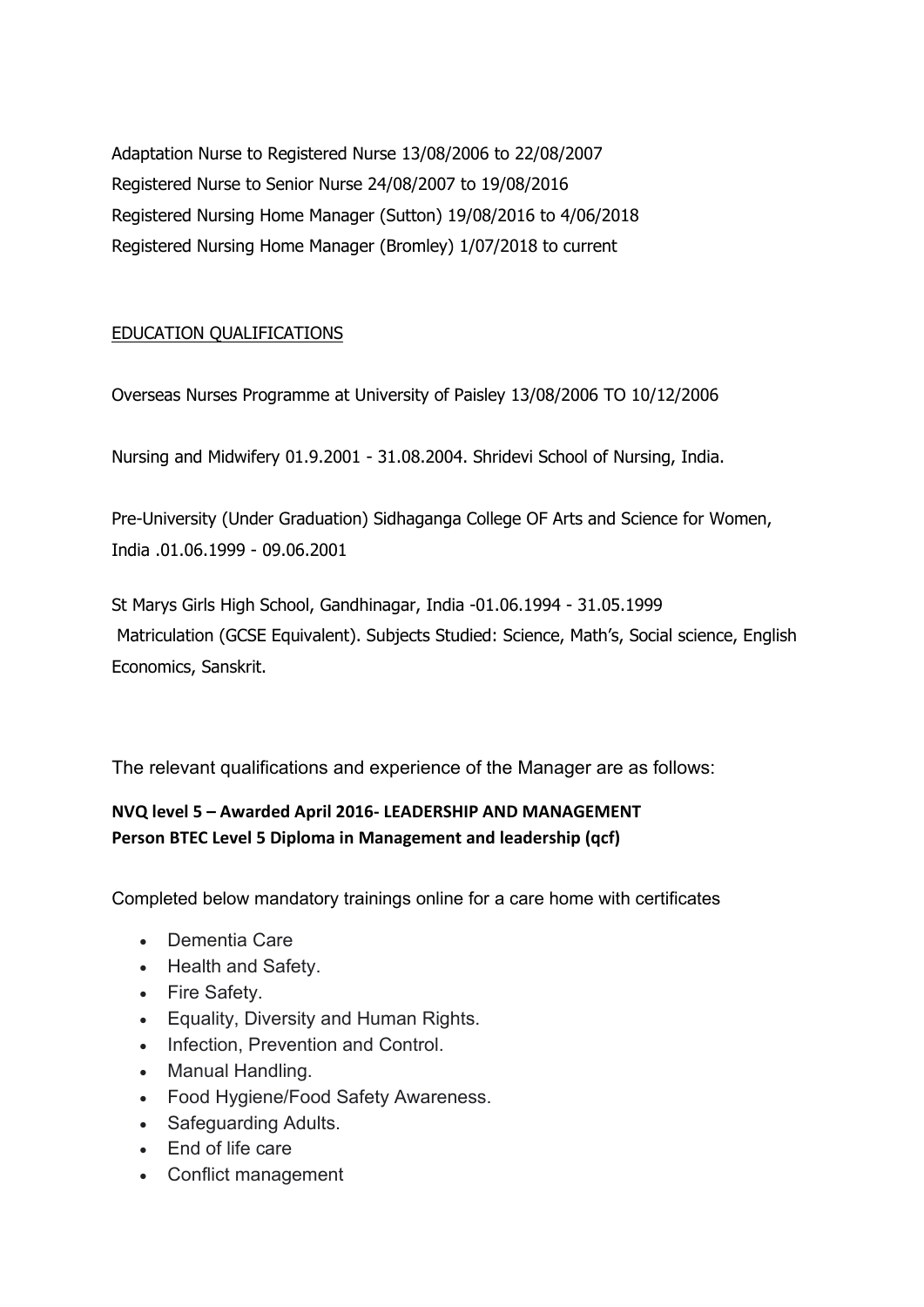The relevant qualifications and experience of the Manager are as follows:

NVQ level 5 - 2015 NVQ level 3 - 1999 Dementia Care (asset) level 2 - 2009 Dementia Care – Alzheimer's society - 2009 Leadership and Management level 3

All other relevant and reflective training

## THE HOME'S STAFF

The home's total staff establishment is 24, of whom 19 have duties involving direct care for residents. The relevant qualifications and experience of the care staff are as follows.

| Manager           |   |   | NVQ 5          |                  |
|-------------------|---|---|----------------|------------------|
| Deputy            |   |   | <b>NVQ 3/5</b> |                  |
| manager           |   |   |                |                  |
| Team leader       |   |   |                |                  |
| Senior days       | 5 | 0 | 5              | NVQ 3            |
| Senior nights 2   |   | 2 | NVQ 3          |                  |
| Care staff (days) |   | 8 | NVQ 3 (3)      |                  |
|                   |   |   | NVQ 2 (3)      |                  |
| Care staff        | 3 | 2 |                | NVO 3(1)         |
| (nights)          |   |   |                | NVQ 2 (4)        |
| Cook's            | 2 | 0 | 2              | NVQ <sub>2</sub> |
| Domestic          | 2 |   | 2              |                  |

**The organisational structure of the home,** is as follows:

| 1.Provider                              |
|-----------------------------------------|
|                                         |
| 2. Manager                              |
|                                         |
| 3.All senior care and domiciliary staff |

There is a key-worker system in place. Shifts are divided into three within 24-hour period, 0700 – 14.00 & 14.00 – 20.00 & 20.00 – 0700. This we feel is so that residents receive as much staff consistency as possible.

Arrangements for staff recruitment, training, and supervision accord with the relevant government guidance and with good personal practice.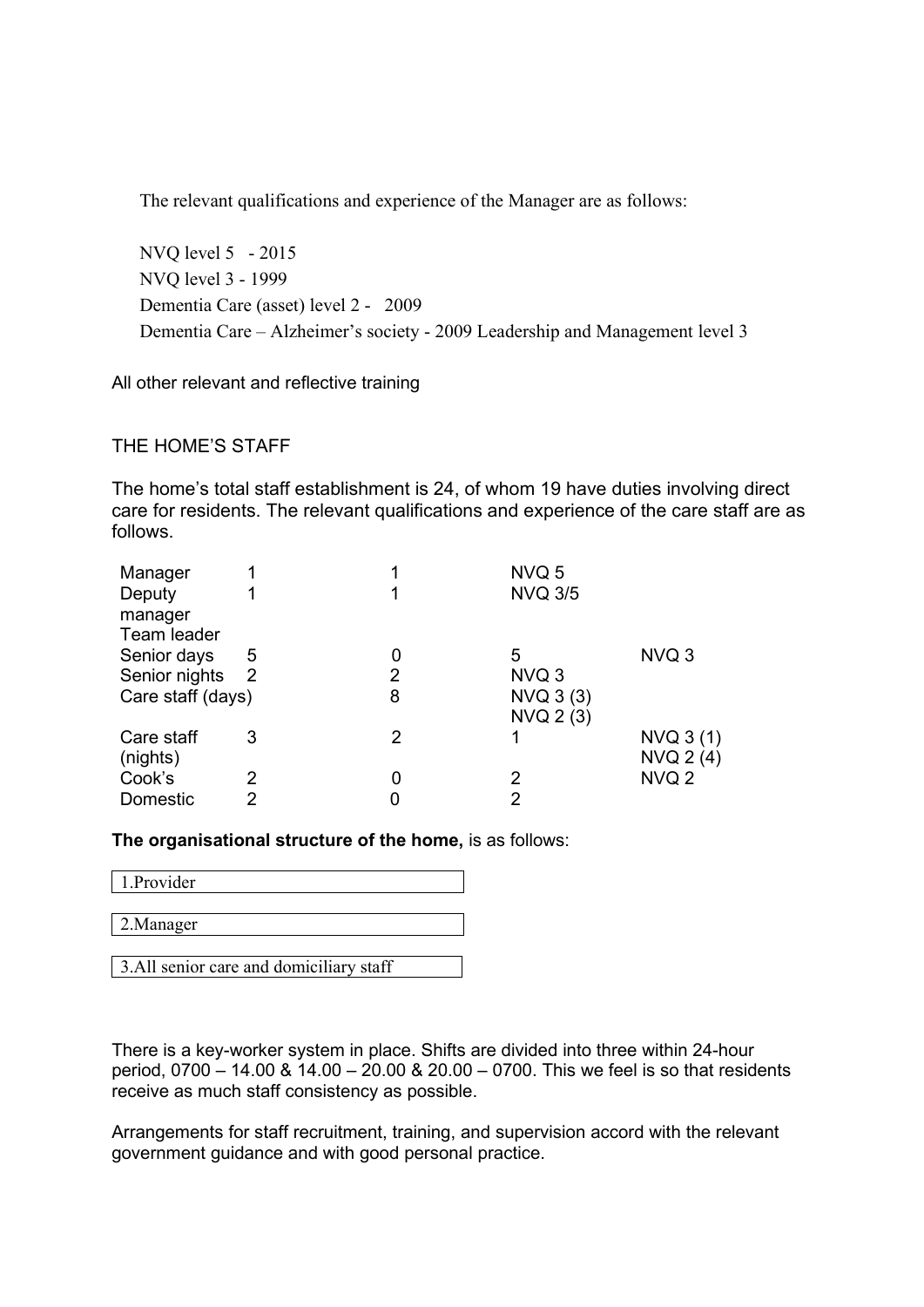**Residents accommodated** The home provides care and accommodation for older people and those with dementia, the home accepts residents of either sex.

#### **The range of needs met**

The home provides 24-hour care in terms of assisting the resident group in meeting their needs in terms of the daily activities of living. This includes support in meeting the following needs:

- Personalised care and support
- Mobility
- Nutrition
- Medication
- Communication
- Socialising/stimulation
- Safeguarding and safety
- Continence
- Spiritual
- Involvement
- Suitability of staff
- Quality and management
- Suitability of management

The home has a team of staff, supported by access to appropriate professionals via local health and community services to meet the full range of needs of our residential and dementia group holistically.

The home does not provide nursing care, but if required this is arranged through the local District Nurse team. Sholden Hall also offers specific therapeutic techniques including Namaste therapy. More specialist therapeutic interventions may be provided through local health services according to needs.

#### **Admissions**

Under government regulations such as the National Minimum Standards and Health and Social Care Act, potential residents are assessed before entering the home, this is intended to provide each resident with the best possible information on which to make an informed choice about their future. For potential residents who are already in touch with a KCC case manager the initial assessment will be undertaken as part of the care management process, but we also need to assure ourselves, the resident, and their sponsor (s) that this particular home is suitable for them.

For potential residents who approach the home direct, appropriately trained staff will make a full assessment of need calling, with the resident's permission, on specialist advice and reports if necessary, taking into careful consideration the residents right to confidentiality and the data protection guidance. The assessment will cover the range of health and social needs set out in the Department of Health guidance. All information will be treated confidentially. The assessment process helps the staff working at the home ensure that we can meet the needs of the potential resident. The assessor will also draw up an initial plan of care reflecting the prospective needs based on information given. We will provide prospective residents and their sponsors with as much information as possible about the home to help them make a decision about whether or not they want to live here. We offer the opportunity for a prospective resident to visit the home, join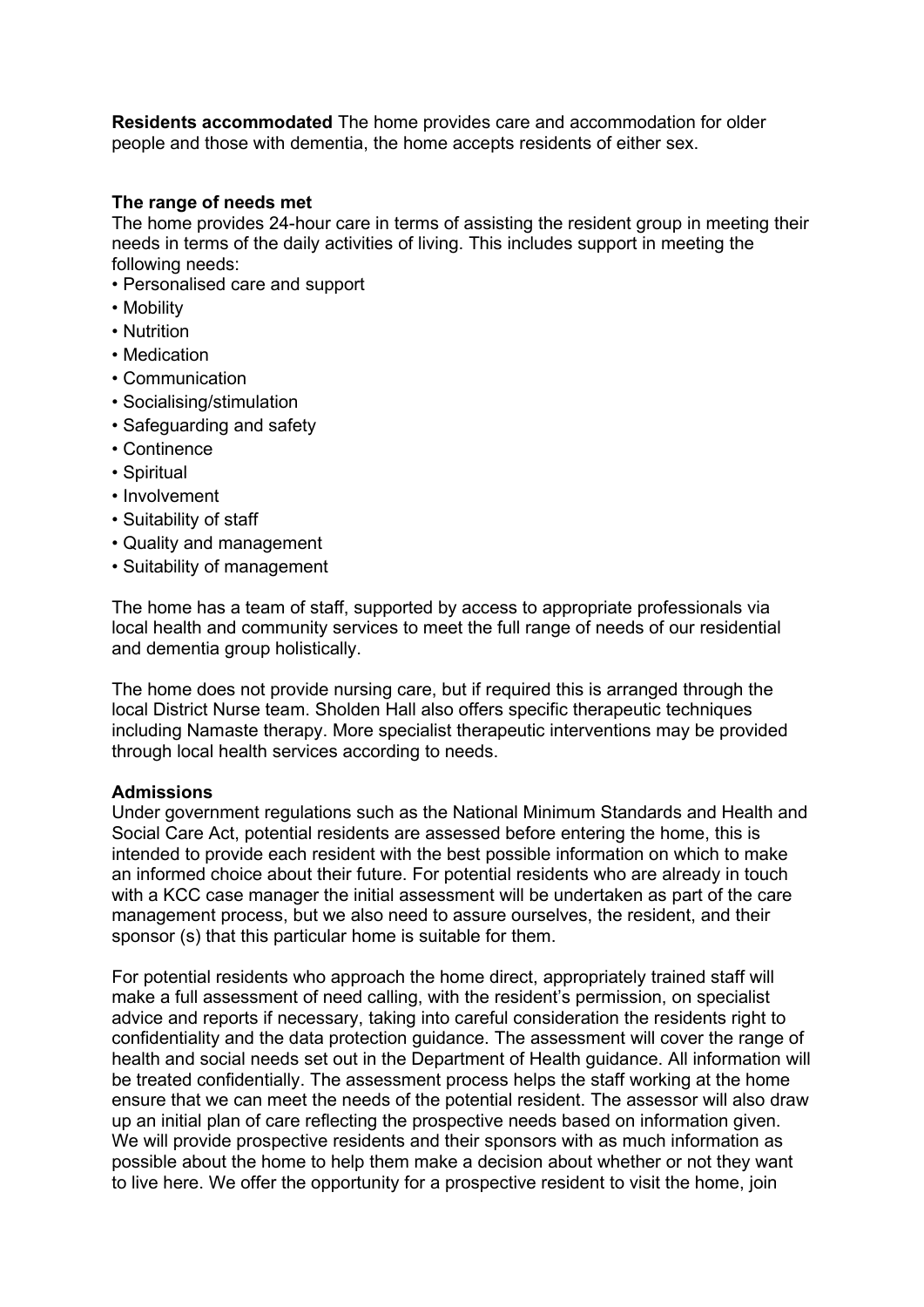current residents for a meal and move in on a trial basis. We are happy for a prospective resident to involve their family, friends, or other representatives in seeing the home and the care facilities we provide before making the final decision about their admission. If we feel that the home is not suitable for a particular person we will say so. If, exceptionally, an emergency admission has to be made, we will inform the new resident within 48 hrs about our key aspects, rules, routines and of the home to carry out the full information and assessment process within five days. The home also offers day care facilities and respite care.

## **Social activities, hobbies, and interests**

We try to make it possible for our residents to live their lives as fully as possible. In particular we do the following.

1. We aim as part of the assessment process to encourage potential residents to share with us as much information as possible about their social, cultural and leisure interest, as a basis for helping them during their period of residence in the home.

2. We try to help residents to continue to enjoy as wide a range of individual and group activities as possible both inside and outside of the home, to carry on with existing hobbies, pursuits, and relationships, and to explore new adventures and experiences. All residents are entitled to use the dining rooms, communal lounges, other sitting areas and circulating areas, and the grounds of the home, within their safety limitations as the home has a responsibility of duty of care to ensure that residents' safety remains paramount. Those residents who wish to remain in their rooms can do so whenever they like. Residents are encouraged to personalise their own rooms with small items of furniture and other possessions, and we try to follow individual preferences in matters of decoration and furnishings.

3. We have coffee mornings, arts and crafts, music therapy and entertainers. We hope that friendships amongst residents will develop and that residents will enjoy being part of the community; however, there is no compulsion on a resident to join in any of the communal social activities.

4. We are able to take residents to the local library although expenses accrued will be invoiced to the resident. taxi.

5. We receive delivery of daily newspapers and magazines of interest; these will be invoiced to the resident.

6. We recognise that food and drink play an important part in the social life of the home. We try to provide a welcoming environment in the dining room and to ensure that meals are pleasant unhurried

occasions, providing opportunities for social interaction as well as nourishment. As far as possible we encourage residents to choose where they sit in the dining room, and meals can be served in a resident's own room if desired. Three full meals are provided each day, there is a regular change and choice of the menu, snacks are offered throughout the day and night. We cater for special and therapeutic diets as advised by specialist staff and as agreed in each resident's plan of care where likes and dislike information is gathered, care staff are available to provide, discreet, sensitive, and respectful help with eating and drinking for those who require assistance. We aim to make all the food and drink we provide, attractive, appealing, and appetising; we also aim to mark special occasions and festivals.

7. We try to ensure that the home is a real part of the local community, so in principle we encourage visitors to the home, with no visiting time restrictions, we also encourage visits to the home from, local churches, representatives of voluntary organisations,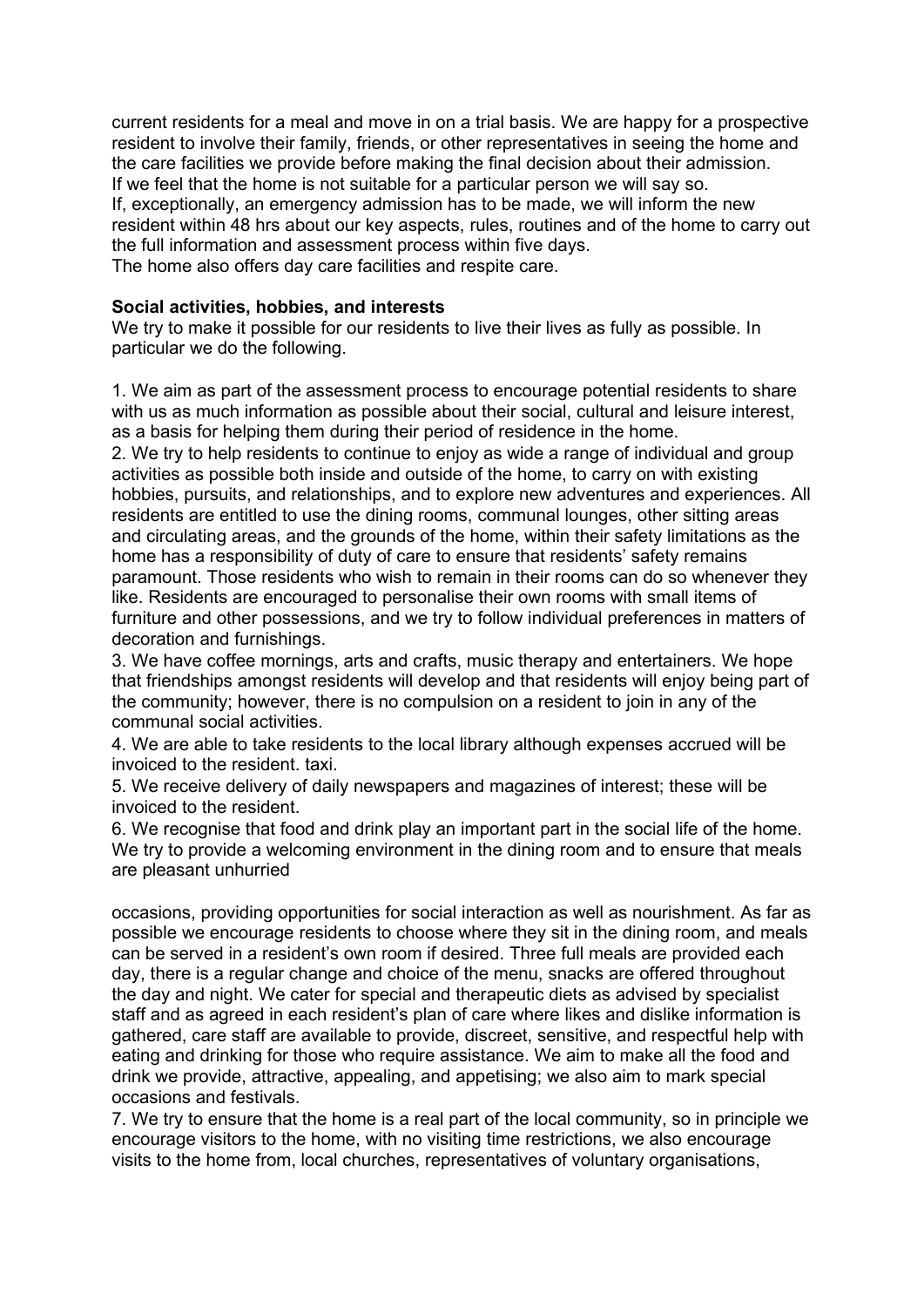students, school children and others. Naturally we respect the views of residents about whom they want and do not want to see.

8. We recognise that risk-taking is a vital and often enjoyable part of life and of social activity and that some residents will wish to take some risks. We do not aim therefore to provide a totally risk-free environment, although we can take care to ensure that residents are not subject to unnecessary hazards. When a resident wishes to take part in an activity which could involve risk, we will carry out a thorough risk assessment with that individual or their sponsor, we will then agree and record action (s) which will appropriately balance the factors involved. Such risk assessments will be regularly reviewed, with the participation of all parties, in the light of experience.

9. For the benefit of all residents and staff, we have designed all the communal areas of the home as non-smoking; staff have a designated smoking area at the top of the garden and residents are only permitted to smoke outside of the building.e.g. in the garden.

10. We may make a charge associated with some social activities and services, where this applies the details will be made clear to the resident or their sponsor in advance. 11. Consulting residents about the way the home operates. We aim to give residents and their sponsors an opportunity to participate in all aspects of the home. Residents are regularly consulted both individually and corporately about the way the home is run. Views are ascertained through residents' meetings, individual consultation in areas such as menu planning, reviews of policies etc, and arrangements are in place for surveys of user satisfaction. Our objective is always to make the process of managing and running the home as transparent as possible, and to ensure that the home has an open, positive and inclusive atmosphere.

12. Some of our night staff wear pyjamas, this is to orientate our residents who require support to tell between night and day, which results in a good night's sleep

13. We have a no uniform policy, but care staff wear a coloured tabard with their name badge. This is to help reduce the feeling of a clinical environment and enhance a family and homely feel, building relationships more on trust.

#### **Consultation with residents**

We try to consult residents as fully as possible about all aspects of the operation of the home and the care we provide. In particular, methods used for obtaining feedback on the services provided include anonymous resident satisfaction questionnaires, individual and group discussions, evidence from records and life plans, audits, the opportunities for resident's involvement in the formulation and revision of policies and procedures and other written documents.

#### **Fire precautions, associated emergency procedures and safe working practices**

All residents are made aware of the action to be taken in the event of a fire or other emergency, and copies of the home's fire safety policy and procedures are available upon request. The home conforms to all government guidance on promoting and protecting the health, safety and welfare of our residents, staff, visitors, contractors etc. The home also has in place a "grab and go" folder; therefore, in the event of permanent evacuation, staff are able to access emergency contact details for agencies and families, sponsors etc to assist in placing our residents in a warm, safe and comfortable environment. Families, friends etc may be asked to take their relative who lives here home with them until a longer-term solution can be made.

#### **Arrangements for religious observances**

Residents who wish to practise their own preferred religion will be given every possible help and facility within the home remits. In particular we will do the following.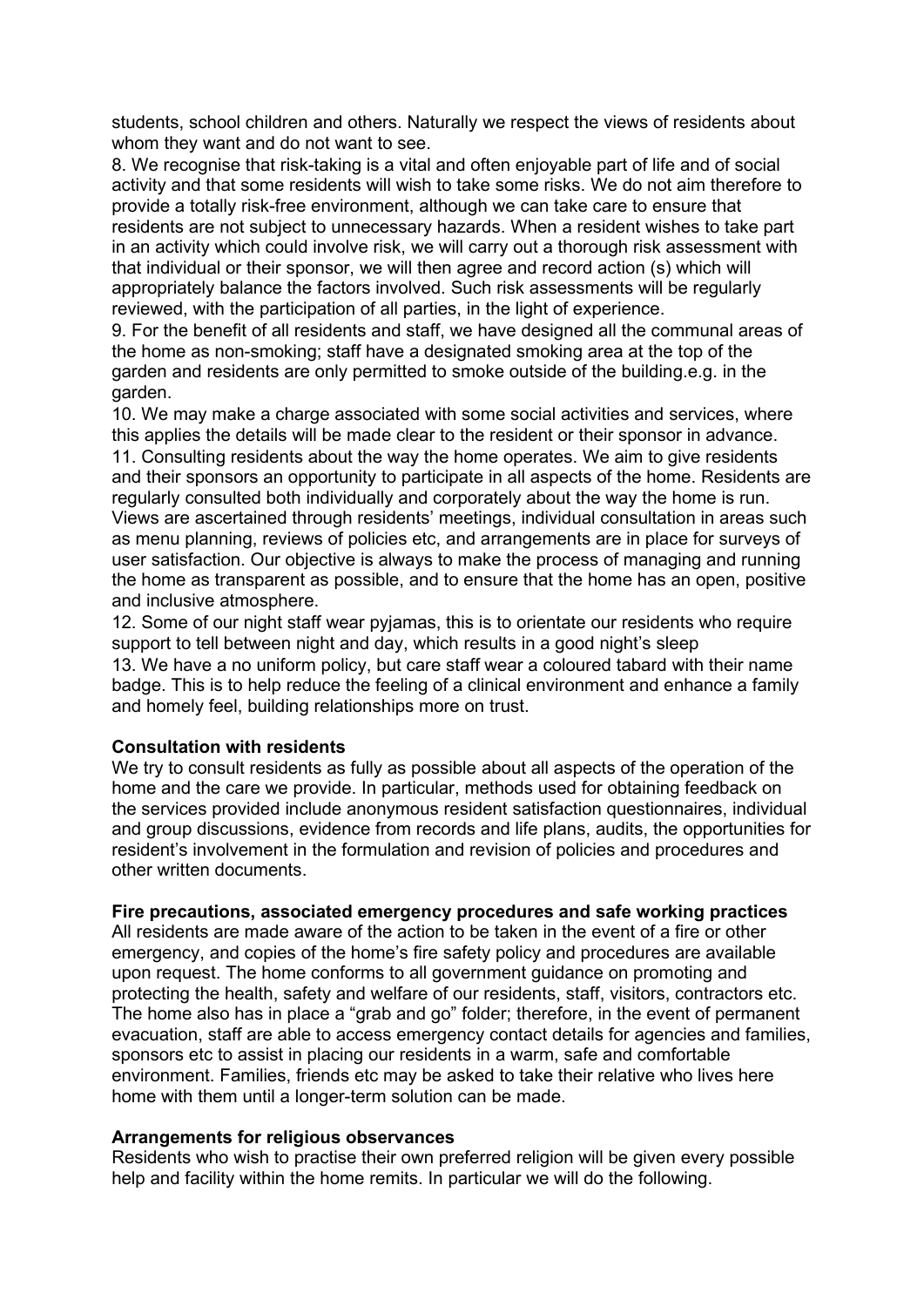• We will arrange transport for residents to any local place of worship if required

• If asked we will make contact with any local place of worship on a resident's behalf. We will usually arrange for a minister or a member of the relevant congregation to visit a resident who would like this.

• In public areas of the home we celebrate annual Christian festivals. Residents have the opportunity partake in this if they so wish to

• Particular care will be taken to try to meet the needs of residents from minority faiths. These should be discussed with the manager prior to admission.

## **Relatives, friends, and representatives**

• Residents are given every possible help to maintain the links they wish to retain with their families and friends outside of the home, but they can also choose whom they see and when and where.

• If a resident chooses to, their friends and family are welcome to visit at any time convenient to the resident and to become involved in daily routines and activities, including joining the resident for meals strict infection control prevention protocols in place

• If a resident wishes to be represented in any dealings with the home by a nominated friend, relative, professional person or advocate, we will respect their wishes and offer all necessary facilities.

• If a resident becomes unwell, or is nearing the end of their life, they will along with consent to pass on information be given the opportunity of where to be cared for, residents are involved with their care for as long as they are able to practically do so. The home will ensure that their wishes are carried out whenever reasonably practical, staff will treat all residents with, dignity, empathy, kindness, a professional approach and with the utmost respect.

#### **Concerns and complaints**

The staff and management of the home listen to and act on the views and concerns of residents and to encourage discussion and action on issues raised before they develop into problems and formal complaints. We therefore welcome comments and suggestions from residents, and their representatives, friends, and relatives. Positive comments help us to build on our success, but we can also learn from comments which are critical. We undertake to look into all comments or complaints as quickly as possible and to provide a satisfactory response. Anyone who feels dissatisfied with any aspect of the home should, if possible, in the first instance raise the matter with a responsible member of staff. It may be that the staff member can take immediate action to respond, and if appropriate apologise. If the complainant feels uncomfortable about raising the behaviour of a particular member of staff with the individual directly, they should approach someone more senior. Any staff member receiving a complaint about themselves, or colleague will try to sort out the matter as quickly as possible. If anyone who is dissatisfied with any aspect of the home feels that when they raised the matter informally it was not dealt with to their satisfaction or they are not comfortable with the idea of dealing with the matter on an informal basis, they should inform the manager of the home that they wish to make a formal complaint. The manager will then make arrangements to handle the complaint personally or will nominate a senior person for the task.

The person who is handling the complaint will interview the complainant and will either set down the details in writing or provide the complaint form for them to do so. The written record of complaint must be signed by the complainant, who will be provided with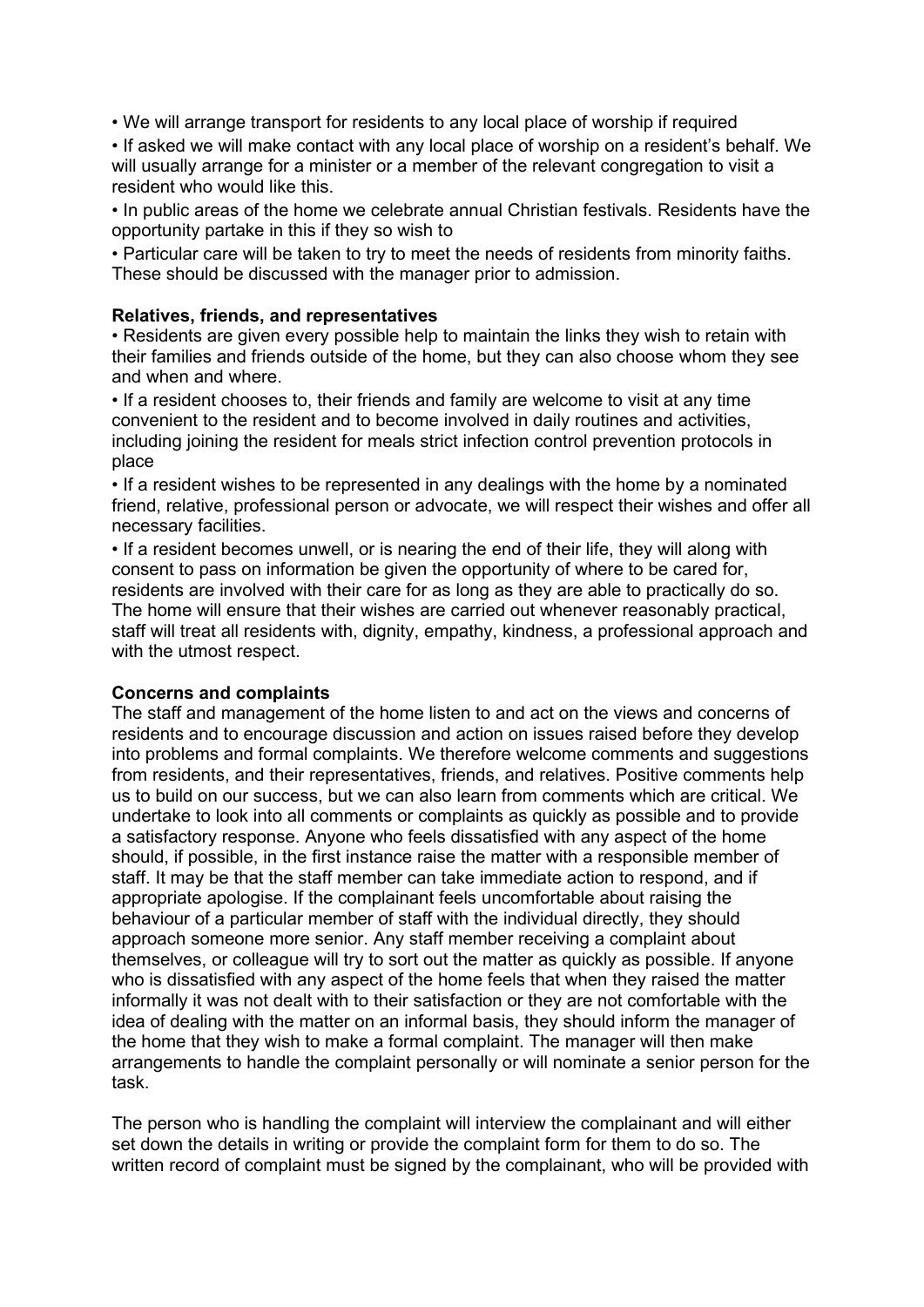a copy, together with the written acknowledgement that the complaint is being processed, outlining the timescale for responding. The person handling the complaint will then investigate the matter, interviewing any appropriate staff, and, if it is necessary, interview other residents or anyone else. The complainant's permission will be sought. Complaints will be dealt with confidentially and only those who have a need to know will be informed about the complaint or the investigation. The investigation will be completed within 28 days unless there are exceptional circumstances, which will be explained to the complainant. As soon as possible the person investigating the complaint will report back to the complainant, explaining what they have found and providing them with a written copy of the report.

The person who investigates the complaint will initiate any action which needs to be taken in response of their findings, will inform the complainant about any action, and will apologise or arrange an apology if that is appropriate.

#### **Residents' plans of care**

At the time of a new resident's admission into the home, we work with the resident and their sponsor (s) to draw up a written plan of the care we aim to provide. The plan sets out the objectives for the care and how we hope to achieve these objectives and incorporates any necessary risk assessments.

Once a month the resident's key or co-worker will review with the resident their care plan, setting out whatever changes have occurred and need to occur in the future. From time-to-time future assessments of elements of the resident's needs are required to ensure that the care we are providing is relevant to helping the resident achieve their full potential.

Every resident has access to their plan of care and is encouraged to participate as fully as possible in their care planning process. Personal care plans reflect enrichment, person centred care and the person's past life, goals and wishes for the future and areas of support.

#### **Rooms in the home**

Sholden Hall a residential home, registered to provide accommodation and personal care for older people and those living with with dementia. It is registered for 27 residents receiving 24-hour care. The home consists of 22 rooms, 17 single and 5 double. Fourteen of the rooms have ensuite facilities. The rooms are all of reasonable size. In addition, there are two bathrooms and a shower room. There are two large communal lounge/dining rooms and a large conservatory, where Namaste therapy is provided. Sholden Hall provides accommodation and care in a homely environment. We also provide day care for older people who require more support and respite to enable them to remain in their own homes for as long as possible.

The home is a maintained Grade II listed older style property. Over time the required standards in terms of registration have continuously been reviewed. The total area of a room is one of the key measures assessed by inspection and registration units prior to an inspection. The generally accepted size for single accommodation is 10 square metres.